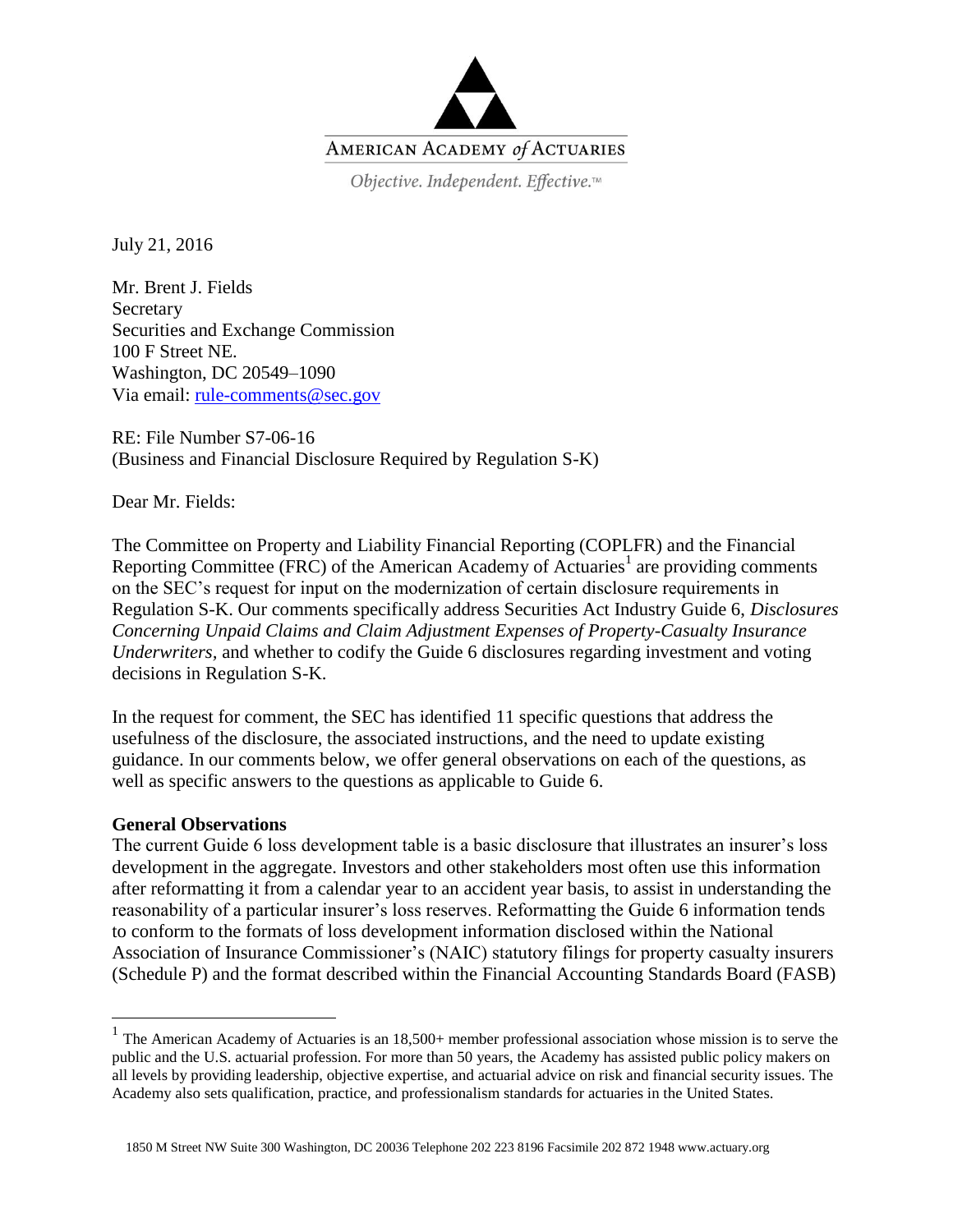Accounting Standards Update (ASU) 2015-9. When FASB developed the loss development disclosures in ASU 2015-9, it gathered information about various existing disclosures and elected not to adopt the Guide 6 format. The FASB stated that the disaggregated information by accident year would be more useful in understanding reserve estimate changes than the existing Guide 6 disclosures.

The formats within ASU 2015-9 and NAIC Schedule P provide additional disaggregated detail. Given that ASU 2015-9 and Schedule P already organize data by accident year and include disaggregated data, retention of the Guide 6 loss development requirement and instructions is no longer necessary in order to obtain this information. In fact, including two different sets of disclosures on two different bases (calendar year versus accident year) within the same financial document may create confusion for less sophisticated users.

Guide 6 is prepared using a rules-based approach that results in a standard definition that incorporates a company's total property casualty loss reserves, thereby reconciling to total loss reserves. This is in contrast to the ASU 2015-9 disclosures that provide flexibility to the preparer of the financial statements regarding which portions of the reserves to include in 10-year loss development detail. An important consideration is whether the standardization outweighs the additional cost and redundancy of the disclosures.

Various stakeholders, analysts, investors and competitors will likely use the ASU 2015-9 loss development disclosures more frequently than the Guide 6 disclosures in developing a view of a particular company's loss reserve reasonability and variability and for comparing that among multiple companies. Companies do not use the Guide 6 aggregate format within their loss reserve analysis process; they prepare it at the end of the process for disclosure purposes only. The ASU 2015-9 disclosures, while also not used directly by insurers within the internal loss analysis and reserve determination process, are much closer in form to the data format used internally and developed for statutory reporting purposes than are the Guide 6 disclosures.

Beyond loss development, ASU 2015-9 has addressed other parts of Guide 6, making Guide 6 duplicative of the ASU 2015-9. This duplication occurs in the reconciliation of the beginning of the year loss reserve to the end of the year loss reserve and discounting.

To the extent that Guide 6 is retained, we suggest the requirements conform to the language and approach that is set forth in ASU 2015-9. This will facilitate a streamlined approach to preparing this disclosure and improve the usability of the results.

## **Specific Responses related to Guide 6**

*205. Do the Industry Guides result in disclosure that is important to investors that registrants might not otherwise disclose under Regulation S-K or Regulation S-X? If so, what are examples of this type of disclosure?* 

**Response**: The disclosures set forth within Guide 6 historically have been important for investors in property-casualty insurers. With the introduction of ASU 2015-9 disclosures that provide more detailed and useful information, the Guide 6 disclosures may not need to be retained.

*206. Do registrants find the Industry Guides useful in preparing disclosure for periodic reports?*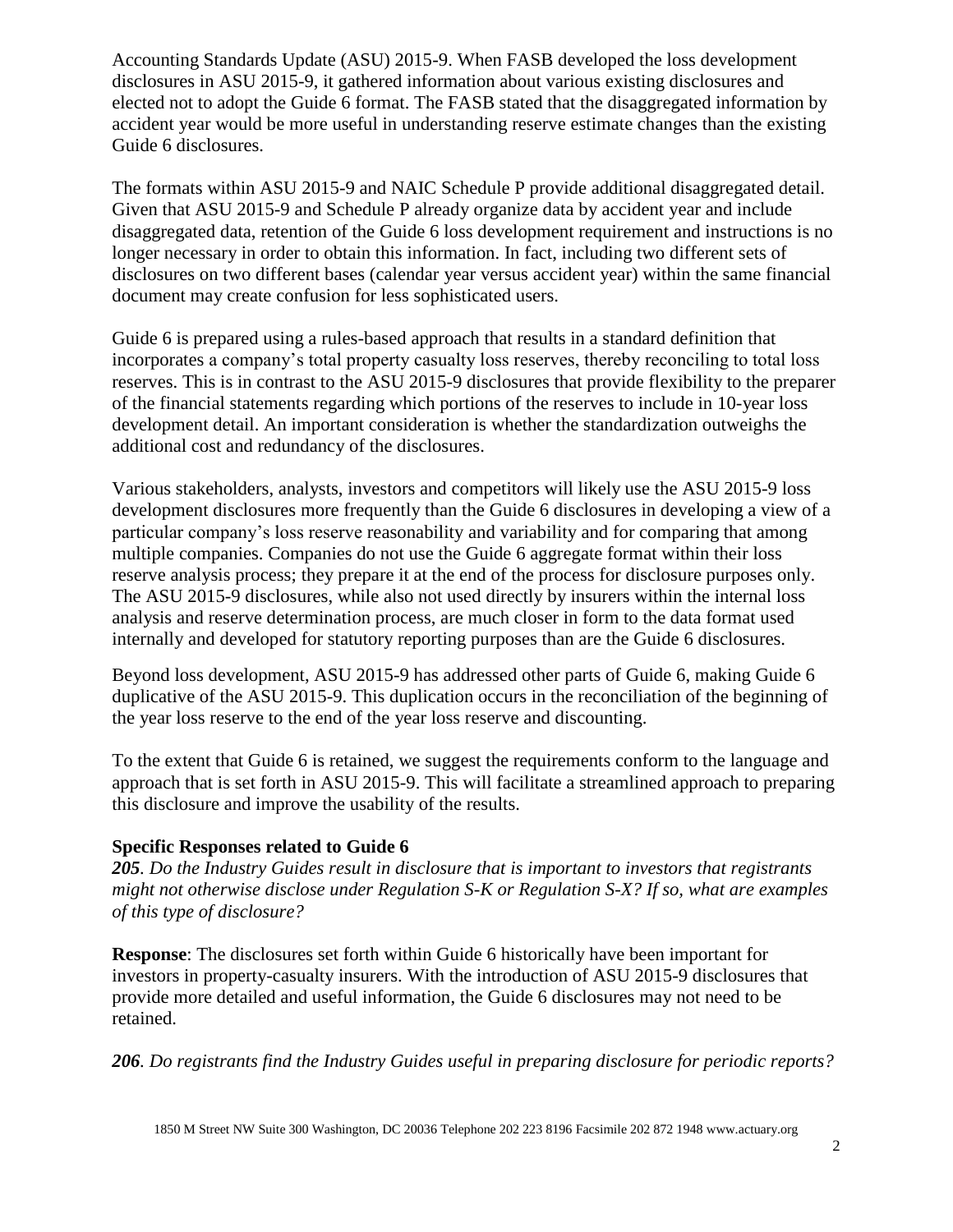**Response**: Guide 6 provides a rules-based approach to the particular disclosures that the SEC is currently requesting. By providing a rules-based approach, the industry guide for insurance is useful in preparing the subject disclosures in a manner consistent among all property-casualty insurers.

*207. To the extent that the Industry Guides call for information that registrants would not otherwise disclose but for the Industry Guides, what are the challenges of providing this disclosure?* 

**Response:** The challenges of continuing the Guide 6 disclosures include preparation of a loss development disclosure that is not comparable with the disclosure prepared in response to ASU 2015-9 as well as additional cost.

*208. Should we include additional industry-specific disclosure requirements in Regulation S-K by codifying all or portions of the Industry Guides? What are the advantages and disadvantages of including industry-specific disclosure requirements in Regulation S-K versus retaining the Industry Guides?* 

**Response**: We have no opinion on the location of the Guide 6 rules.

*209. Should some or all of the Industry Guides be updated? If so, which ones? Should additional Industry Guides or industry-specific rules for other industries be developed? If so, which industries would benefit from such guidance? Should industry-specific disclosure in Regulation S-K or staff guidance be limited to certain industries? If so, what criteria should be used to identify those industries?* 

**Response**: Please see the general observations above.

*210. What additional costs or costs savings, including the administrative and compliance costs of preparing and disseminating disclosure, do registrants experience because of the Industry Guides? Would registrants' disclosure costs be higher, lower or the same if the disclosures currently detailed in Industry Guides were incorporated into Regulation S-K or Regulation S-X? Please provide quantitative estimates if possible.* 

**Response**: The preparation and completion of both Guide 6 and ASU 2015-9 disclosures is more costly than preparing just one set of disclosures. The additional cost will vary from company to company. Whether the Guide 6 is incorporated into Regulation S-K or Regulation S-X has no impact on the costs associated with preparing the disclosures.

*211. The Industry Guides originally were intended to assist registrants, their counsel and accountants in the preparation of disclosure by publishing staff policies and practices related to staff review of registrant filings. Does the public release of the staff's comment letters and increased availability of tools that aggregate information about disclosure included in Commission filings and comment letters reduce the need for the Industry Guides as guidance for registrants?*

**Response**: (No response provided.)